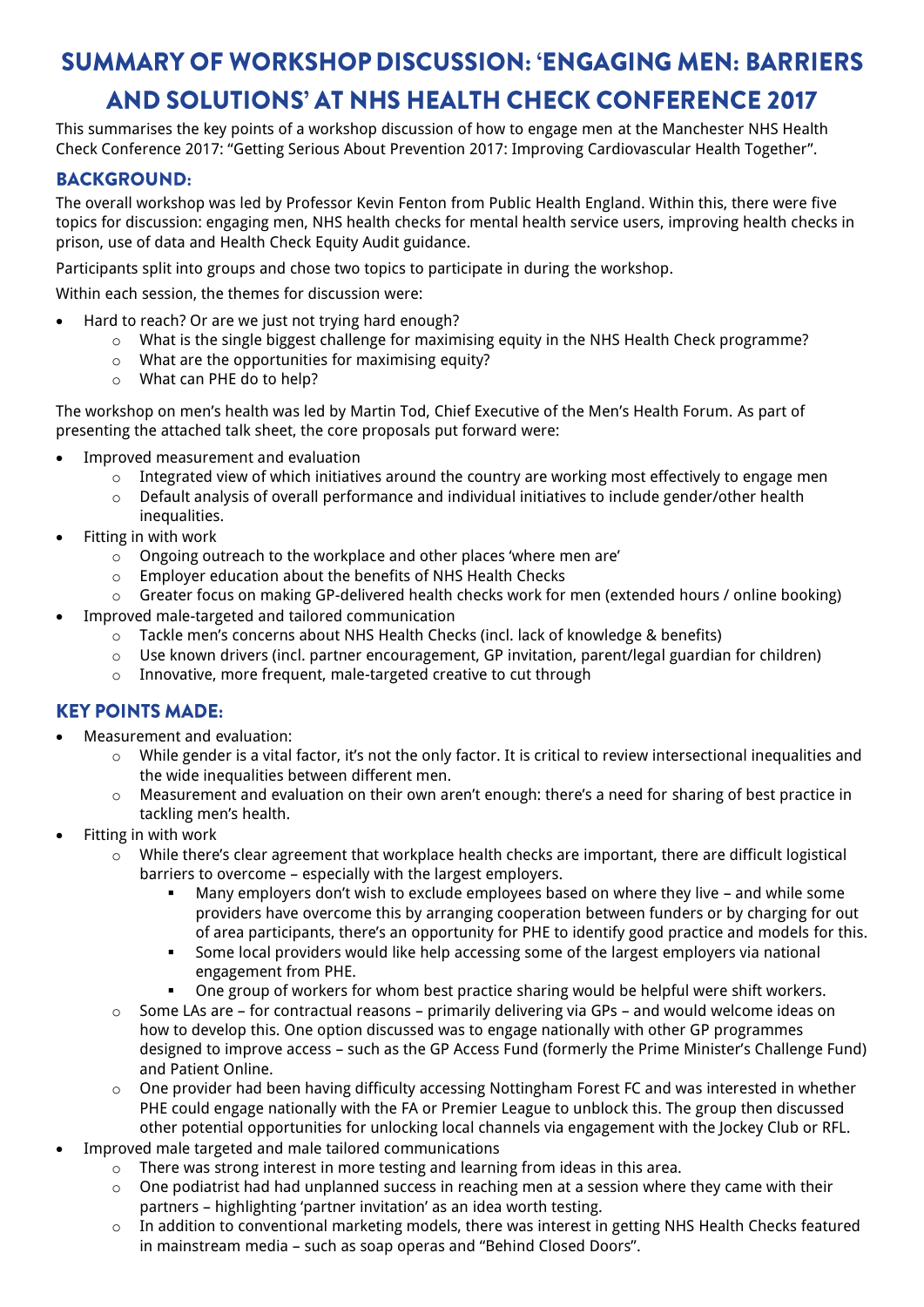#### **ACTION POINTS FOR CONSIDERATION BY PHE:**

- 1. Encourage/support more equalities analysis by default including intersectional analysis and analysis of initiatives designed to improve uptake
- 2. Provide themed 'best practice' covering areas such as engaging men
- 3. Identify and share best practice for workplace health checks with focus on removing barriers caused by current geographic funding models – as well as challenges reaching groups such as shift workers.
- 4. Engagement with national employers, employer organisations and sports bodies to unlock greater access for LAs via workplaces and community venues.
- 5. Engagement with GP Access Fund and Patient Online to drive synergy with other programmes attempting to address access inequalities via GPs.
- 6. More testing of gender-led access initiatives including:
	- a. Male targeted communication
	- b. Partner invitations
	- c. Media initiatives including coverage in soap operas and reality TV programming

Martin Tod Men's Health Forum